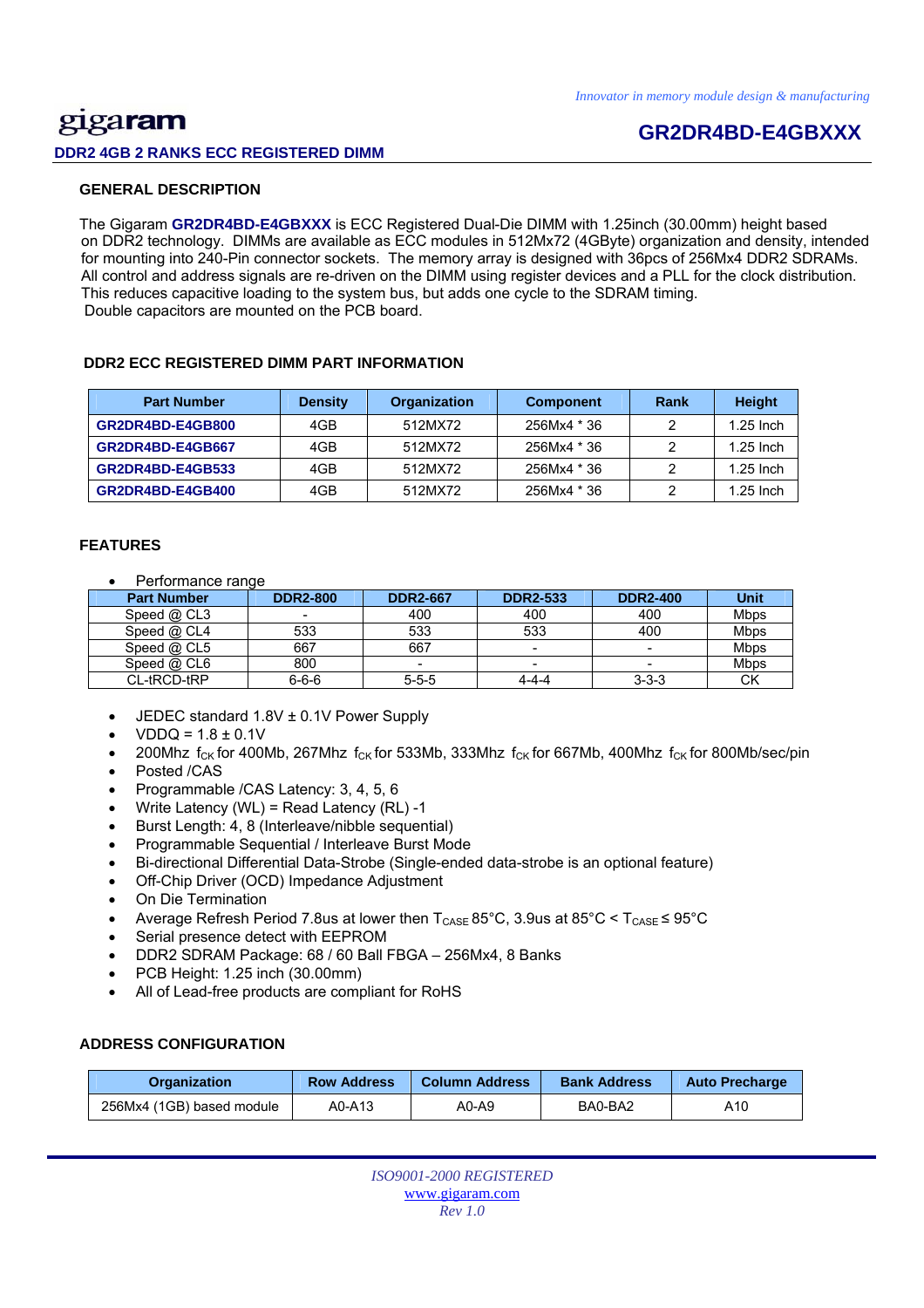### **DDR2 4GB 2 RANKS ECC REGISTERED DIMM**

# **GR2DR4BD-E4GBXXX**

| <b>PIN CONFIGURATIONS (Front Side/ Back Side)</b> |              |     |      |  |  |  |  |
|---------------------------------------------------|--------------|-----|------|--|--|--|--|
|                                                   | <b>ERONT</b> | Pin | RACK |  |  |  |  |

| Pin             | <b>FRONT</b>      | Pin              | <b>BACK</b>             | Pin             | <b>FRONT</b>     | Pin | <b>BACK</b>       |
|-----------------|-------------------|------------------|-------------------------|-----------------|------------------|-----|-------------------|
| 1               | <b>VREF</b>       | 121              | <b>VSS</b>              | 62              | <b>VDDQ</b>      | 182 | A <sub>3</sub>    |
| 2               | <b>VSS</b>        | $\overline{122}$ | DQ4                     | 63              | A <sub>2</sub>   | 183 | A1                |
| 3               | DQ <sub>0</sub>   | 123              | DQ5                     | 64              | <b>VDD</b>       | 184 | <b>VDD</b>        |
| 4               | DQ1               | 124              | <b>VSS</b>              |                 | <b>KEY</b>       |     | <b>KEY</b>        |
| 5               | <b>VSS</b>        | 125              | DM0 / DQS9              | 65              | <b>VSS</b>       | 185 | /CK0              |
| 6               | /DQS0             | 126              | /DQS9                   | 66              | <b>VSS</b>       | 186 | CK <sub>0</sub>   |
| 7               | DQS0              | 127              | $\overline{\text{VSS}}$ | 67              | <b>VDD</b>       | 187 | <b>VDD</b>        |
| 8               | <b>VSS</b>        | 128              | DQ6                     | 68              | <b>NC</b>        | 188 | A <sub>0</sub>    |
| 9               | DQ <sub>2</sub>   | 129              | DQ7                     | 69              | <b>VDD</b>       | 189 | VDD               |
| 10              |                   | 130              | <b>VSS</b>              | 70              | A10/AP           | 190 | BA1               |
| 11              | DQ3<br><b>VSS</b> | 131              |                         | 71              | BA0              | 191 |                   |
|                 |                   |                  | DQ12                    |                 |                  |     | VDDQ              |
| $\overline{12}$ | DQ8               | 132              | DQ13                    | $\overline{72}$ | <b>VDDQ</b>      | 192 | /RAS              |
| $\overline{13}$ | DQ <sub>9</sub>   | 133              | <b>VSS</b>              | $\overline{73}$ | <b>WE</b>        | 193 | $\overline{/CS0}$ |
| 14              | <b>VSS</b>        | 134              | DM1/DQS10               | 74              | /CAS             | 194 | VDDQ              |
| 15              | /DQS1             | 135              | /DQS10                  | 75              | <b>VDDQ</b>      | 195 | ODT0              |
| 16              | DQS1              | 136              | <b>VSS</b>              | 76              | <b>VSS</b>       | 196 | A13               |
| 17              | <b>VSS</b>        | 137              | NC                      | $\overline{77}$ | ODT <sub>1</sub> | 197 | <b>VDD</b>        |
| 18              | /RESET            | 138              | <b>NC</b>               | 78              | VDDQ             | 198 | <b>VSS</b>        |
| 19              | <b>NC</b>         | 139              | <b>VSS</b>              | 79              | <b>VSS</b>       | 199 | DQ36              |
| 20              | <b>VSS</b>        | 140              | <b>DQ14</b>             | 80              | DQ32             | 200 | <b>DQ37</b>       |
| 21              | DQ10              | 141              | <b>DQ15</b>             | 81              | DQ33             | 201 | <b>VSS</b>        |
| $\overline{22}$ | <b>DQ11</b>       | 142              | <b>VSS</b>              | $\overline{82}$ | <b>VSS</b>       | 202 | <b>DQ38</b>       |
| $\overline{23}$ | <b>VSS</b>        | 143              | DQ20                    | 83              | /DQS4            | 203 | DQ39              |
| 24              | DQ16              | 144              | <b>DQ21</b>             | 84              | DQS4             | 204 | <b>VSS</b>        |
| 25              | <b>DQ17</b>       | 145              | <b>VSS</b>              | 85              | <b>VSS</b>       | 205 | DQ38              |
| 26              | <b>VSS</b>        | 146              | DM2 / DQS11             | 86              | DQ34             | 206 | DQ39              |
| 27              | /DQS2             | 147              | /DQS11                  | 87              | <b>DQ35</b>      | 207 | <b>VSS</b>        |
| 28              | DQS2              | 148              | <b>VSS</b>              | 88              | <b>VSS</b>       | 208 | <b>DQ44</b>       |
|                 | <b>VSS</b>        |                  | <b>DQ22</b>             | 89              | DQ40             |     |                   |
| 29              |                   | 149              |                         |                 |                  | 209 | <b>DQ45</b>       |
| 30              | DQ18              | 150              | DQ23                    | 90              | DQ41             | 210 | <b>VSS</b>        |
| 31              | <b>DQ19</b>       | 151              | <b>VSS</b>              | 91              | <b>VSS</b>       | 211 | DM5 / DQS14       |
| 32              | <b>VSS</b>        | 152              | DQ28                    | 92              | /DQS5            | 212 | /DQS14            |
| 33              | <b>DQ24</b>       | 153              | DQ29                    | 93              | DQS5             | 213 | <b>VSS</b>        |
| 34              | DQ25              | 154              | <b>VSS</b>              | 94              | <b>VSS</b>       | 214 | DQ46              |
| 35              | <b>VSS</b>        | 155              | DM3 / DQS12             | 95              | DQ42             | 215 | <b>DQ47</b>       |
| 36              | /DQS3             | 156              | /DQS12                  | 96              | DQ43             | 216 | <b>VSS</b>        |
| 37              | DQS3              | 157              | <b>VSS</b>              | 97              | <b>VSS</b>       | 217 | <b>DQ52</b>       |
| 38              | <b>VSS</b>        | 158              | DQ30                    | 98              | <b>DQ48</b>      | 218 | <b>DQ53</b>       |
| 39              | DQ26              | 159              | DQ31                    | 99              | DQ49             | 219 | <b>VSS</b>        |
| 40              | <b>DQ27</b>       | 160              | <b>VSS</b>              | 100             | <b>VSS</b>       | 220 | <b>NC</b>         |
| 41              | <b>VSS</b>        | 161              | CB4                     | 101             | SA <sub>2</sub>  | 221 | <b>NC</b>         |
| 42              | CB <sub>0</sub>   | 162              | CB5                     | 102             | <b>NC</b>        | 222 | <b>VSS</b>        |
| 43              | CB1               | 163              | <b>VSS</b>              | 103             | <b>VSS</b>       | 223 | DM6 / DQS15       |
| 44              | <b>VSS</b>        | 164              | DM8 / DQS17             | 104             | /DQS6            | 224 | /DQS15            |
| 45              | /DQS8             | 165              | /DQS17                  | 105             | DQS6             | 225 | <b>VSS</b>        |
| 46              | DQS8              | 166              | <b>VSS</b>              | 106             | <b>VSS</b>       | 226 | <b>DQ54</b>       |
| 47              | <b>VSS</b>        | 167              | CB <sub>6</sub>         | 107             | DQ50             | 227 | <b>DQ55</b>       |
| 48              | CB <sub>2</sub>   | 168              | CB7                     | 108             | DQ51             | 228 | <b>VSS</b>        |
| 49              | CB <sub>3</sub>   | 169              | <b>VSS</b>              | 109             | <b>VSS</b>       | 229 | DQ60              |
| 50              | <b>VSS</b>        | 170              | VDDQ                    | 110             | <b>DQ56</b>      | 230 | DQ61              |
| 51              | <b>VDDQ</b>       | $\frac{1}{171}$  | NC / CKE1               | 111             | <b>DQ57</b>      | 231 | <b>VSS</b>        |
| 52              | CKE0              | 172              | <b>VDD</b>              | 112             | <b>VSS</b>       | 232 | DM7 / DQS16       |
| 53              | VDD               | 173              | NC                      | 113             | /DQS7            | 233 | /DQS16            |
| 54              | $\overline{NC}$   | 174              | NC                      | 114             | DQS7             | 234 | <b>VSS</b>        |
| 55              | NC                | 175              | VDDQ                    | 115             | <b>VSS</b>       |     | DQ62              |
|                 |                   |                  |                         |                 |                  | 235 |                   |
| 56              | VDDQ              | 176              | A12                     | 116             | DQ58             | 236 | DQ63              |
| 57              | A11               | 177              | A <sub>9</sub>          | 117             | DQ59             | 237 | <b>VSS</b>        |
| 58              | A7                | 178              | <b>VDD</b>              | 118             | <b>VSS</b>       | 238 | <b>VDDSPD</b>     |
| 59              | VDD               | 179              | A <sub>8</sub>          | 119             | <b>SDA</b>       | 239 | SA <sub>0</sub>   |
| 60              | A <sub>5</sub>    | 180              | A <sub>6</sub>          | 120             | SCL              | 240 | SA <sub>1</sub>   |
| 61              | A4                | 181              | VDDQ                    |                 |                  |     |                   |

*ISO9001-2000 REGISTERED*  www.gigaram.com *Rev 1.0*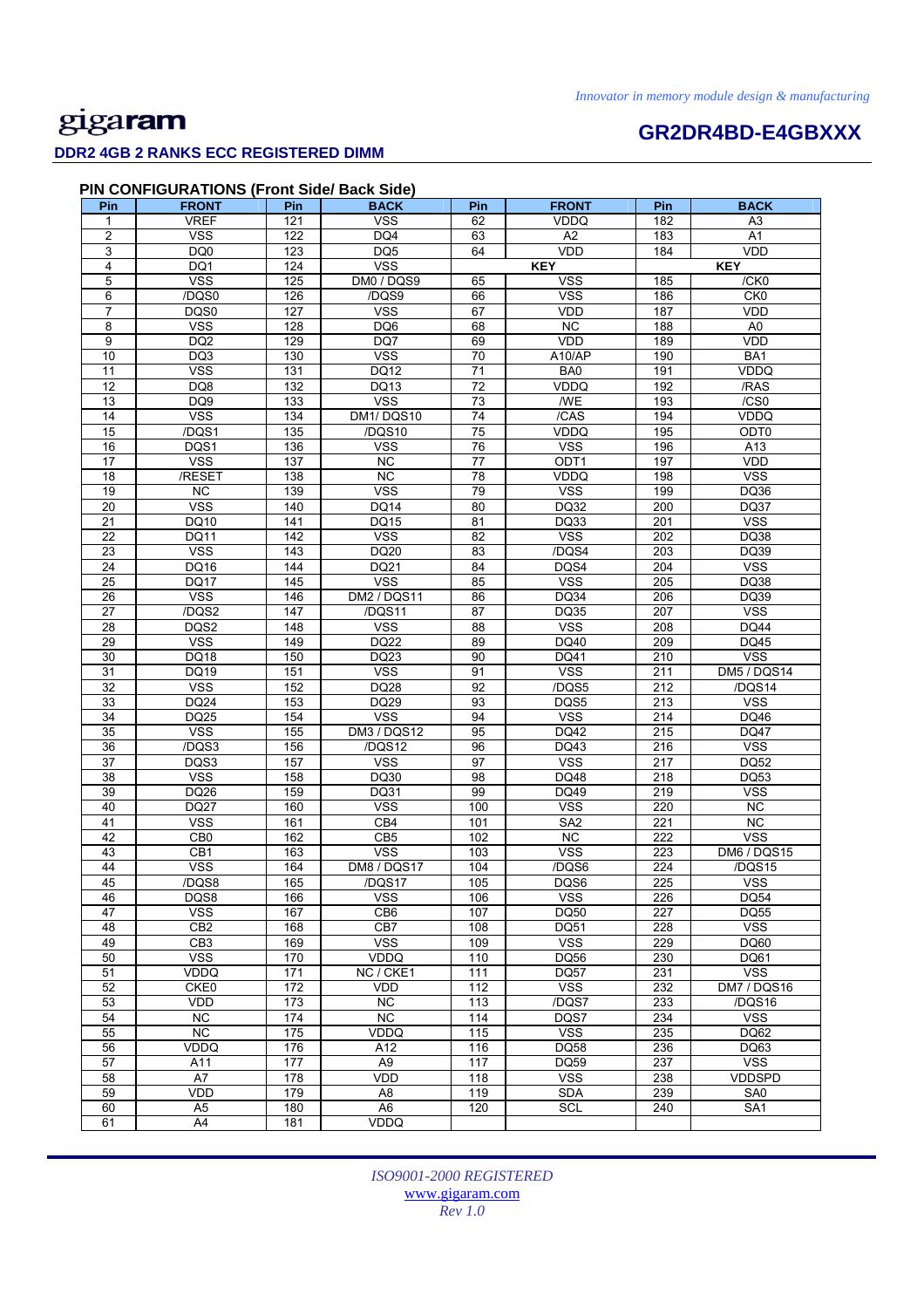### **DDR2 4GB 2 RANKS ECC REGISTERED DIMM**

# **GR2DR4BD-E4GBXXX**

### **INPUT/OUTPUT FUNCTIONAL DESCRIPTION**

| <b>Symbol</b>             | <b>Type</b> | <b>Polarity</b>              | <b>Function</b>                                                                                                                                                                                                                                                                                                                                                                                                                                                                                                                                                                                                                                                                                                  |
|---------------------------|-------------|------------------------------|------------------------------------------------------------------------------------------------------------------------------------------------------------------------------------------------------------------------------------------------------------------------------------------------------------------------------------------------------------------------------------------------------------------------------------------------------------------------------------------------------------------------------------------------------------------------------------------------------------------------------------------------------------------------------------------------------------------|
| CK0, /CK0                 | Input       | Cross point                  | The system clock inputs. All address and command lines are sampled on the<br>cross point of the rising edge of CK and he falling edge of CK*. An on-board<br>DLL circuit is driven from the clock inputs and output timing for read operations<br>is synchronized to the input clock.                                                                                                                                                                                                                                                                                                                                                                                                                            |
| CKE [1:0]                 | Input       | Active High                  | CKE high activates and CKE low deactivates internal signals and device input<br>buffers and output drivers of the SDRAMs. Taking CKE low provides Precharge<br>Power-Down and Self-Refresh operation (all banks idle), or Active Power-Down<br>(row Active in any bank).                                                                                                                                                                                                                                                                                                                                                                                                                                         |
| /CS [1:0]                 | Input       | <b>Active Low</b>            | Enables the associated SDRAM command decoder when low and disables<br>decoder when high. When decoder is disabled, new commands are ignored and<br>previous operations continue. The input signals also disable all outputs (except<br>CKE and ODT) of the register(s) on the DIMM when both inputs are high. When<br>both CS*[1:0] are high, all register outputs (except CK, ODT and Chip select)<br>remain in the previous state.                                                                                                                                                                                                                                                                             |
| ODT [1:0]                 | Input       | Active High                  | On-Die Termination control signals                                                                                                                                                                                                                                                                                                                                                                                                                                                                                                                                                                                                                                                                               |
| /RAS,<br>/CAS, /WE        | Input       | <b>Active Low</b>            | When sampled at the positive edge of the clock, RAS*, CAS* and WE* define<br>the operation to be executed by the SDRAM.                                                                                                                                                                                                                                                                                                                                                                                                                                                                                                                                                                                          |
| DM [8:0]                  | Input       | Active High                  | Masks write data when high, issued concurrently with input data.                                                                                                                                                                                                                                                                                                                                                                                                                                                                                                                                                                                                                                                 |
| BA [2:0]                  | Input       |                              | Selects which internal SDRAM memory bank is activated                                                                                                                                                                                                                                                                                                                                                                                                                                                                                                                                                                                                                                                            |
| A [13:0]                  | Input       |                              | During Bank Activate command cycle, Address defines the row address. During<br>a Read or Write command cycle, Address defines the column address. In<br>addition to the column address, A10 (=AP) is used to invoke Auto-Precharge<br>operation at the end of the burst read or write cycle. If AP is high, Auto<br>Precharge is selected and BA[1:0] defines the bank to be precharged. If AP is<br>low, Auto-Precharge is disabled. During a Precharge command cycle, AP is<br>used in conjunction with BA[1:0] to control which bank(s) to precharge. If AP is<br>high, all banks will be precharged regardless of the state of BA[1:0]. If AP is low,<br>BA[1:0] are used to define which bank to precharge. |
| DQ [63:0],<br>CB [7:0]    | $UO$        |                              | Data and Check Bit Input/Output pins.                                                                                                                                                                                                                                                                                                                                                                                                                                                                                                                                                                                                                                                                            |
| DQS [17:0]<br>/DQS[17:0]  | I/O         | Cross point                  | The data strobes, associated with one data byte, source with data transfer. In<br>Write mode, the data strobe is sourced by the controller and is centered in the<br>data window. In Read mode the data strobe is sources by the DDR2 SDRAM<br>and is sent at the leading edge of the data window. DQS* signals are<br>complements, and timing is relative to the crosspoint of respective DQS and<br>DQS*. If the module is to be operated in single ended strobe mode, all DQS*<br>signals must be tied on the system board to VSS and DDR2 SDRAM mode<br>registers programmed appropriately.                                                                                                                  |
| SA [2:0]                  | Input       |                              | These signals are tied at the system planar to either VSS or VDDSPD to<br>configure the serial SPD EEPROM address range                                                                                                                                                                                                                                                                                                                                                                                                                                                                                                                                                                                          |
| <b>SDA</b>                | I/O         |                              | This bidirectional pin is used to transfer data into and out of the SPD EEPROM.<br>A resistor maybe connected from the SDA bus line to VDDSPD on the system<br>planar to act as a pull-up.                                                                                                                                                                                                                                                                                                                                                                                                                                                                                                                       |
| SCL                       | Input       |                              | This signal is used to clock data into the SPD EEPROM. A resistor maybe<br>connected from the SCL bus line to VDDSPD on the system planar to act as a<br>pull-up.                                                                                                                                                                                                                                                                                                                                                                                                                                                                                                                                                |
| /RESET                    | Input       |                              | The /RESET pin is connected to the RST* pin on the register and to the OE pin<br>on the PLL. When low, all register outputs will be driven low and the PLL clocks<br>to the DRAMs and the register(s) will be set to low level. The PLL will remain<br>synchronized with the input clock.                                                                                                                                                                                                                                                                                                                                                                                                                        |
| $V_{DD}$ , $V_{SS}$       | Supply      | $\blacksquare$               | Power and ground for the DDR SDRAM input buffers and core logic.                                                                                                                                                                                                                                                                                                                                                                                                                                                                                                                                                                                                                                                 |
| <b>V</b> <sub>REF</sub>   | Supply      | $\qquad \qquad \blacksquare$ | Reference voltage for the SSTL-18 inputs.                                                                                                                                                                                                                                                                                                                                                                                                                                                                                                                                                                                                                                                                        |
| <b>V</b> <sub>DDSPD</sub> | Supply      |                              | Serial EEPROM positive power supply, wired to a separated power pin at the<br>connector which supports from 1.7 Volt to 3.6 Volt.                                                                                                                                                                                                                                                                                                                                                                                                                                                                                                                                                                                |

*ISO9001-2000 REGISTERED*  www.gigaram.com *Rev 1.0*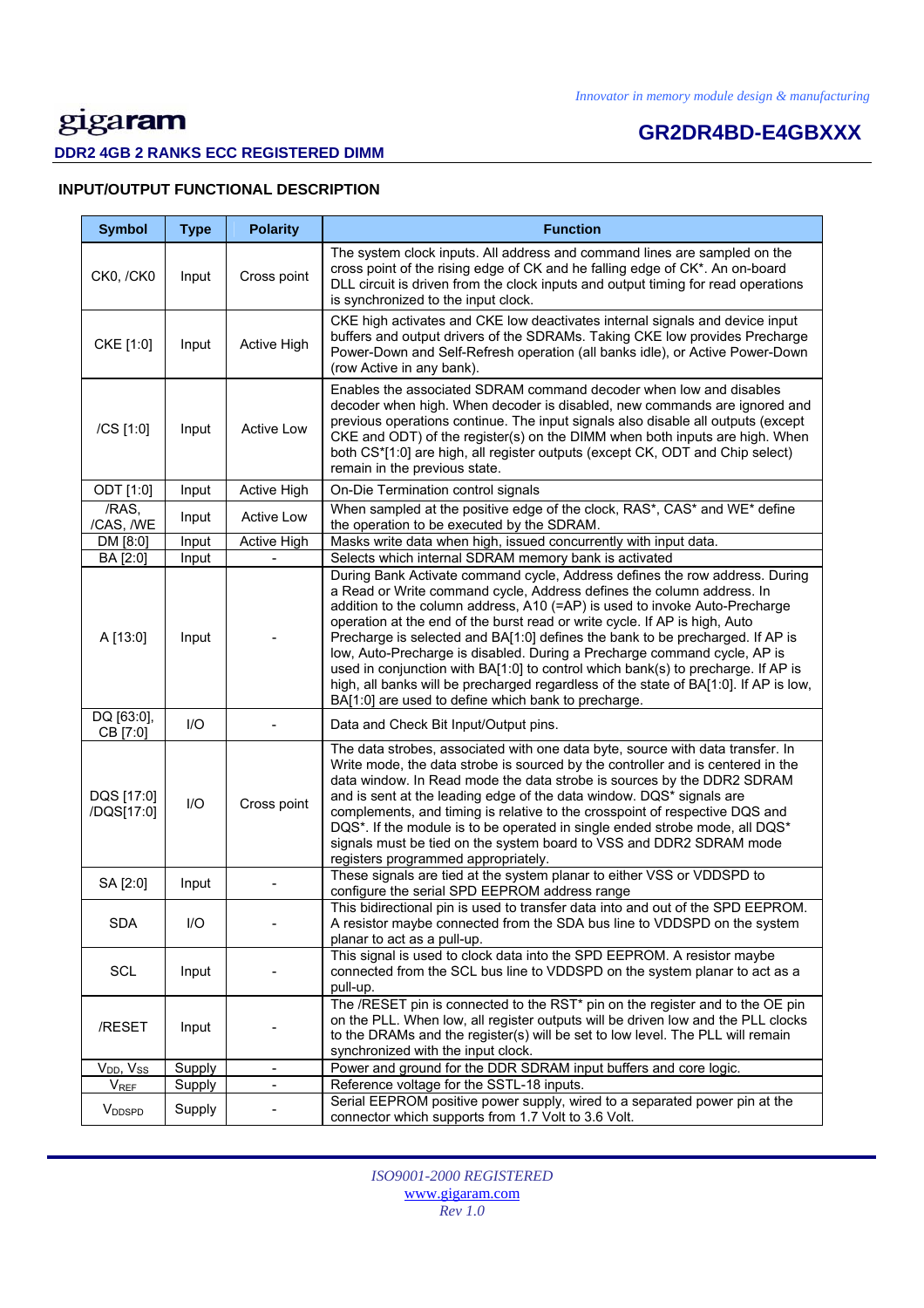**GR2DR4BD-E4GBXXX** 

# gigaram

#### **DDR2 4GB 2 RANKS ECC REGISTERED DIMM**

#### **FUNCTIONAL BLOCK DIAGRAM**



*ISO9001-2000 REGISTERED*  www.gigaram.com *Rev 1.0*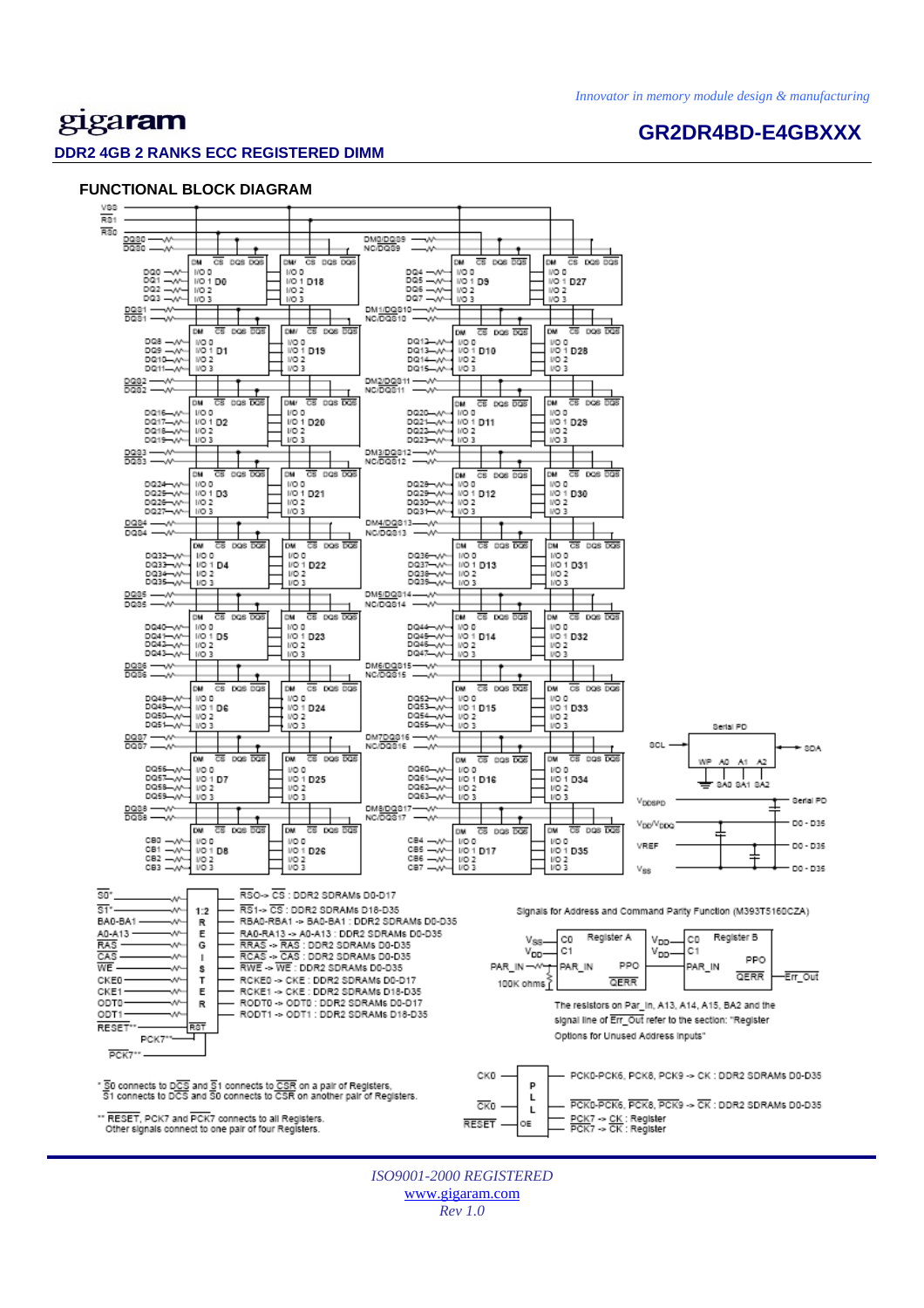# <u>gig</u>aram

#### **DDR2 4GB 2 RANKS ECC REGISTERED DIMM**

## **GR2DR4BD-E4GBXXX**

#### **ABSOLUTE MAXIMUM DC RATINGS**

| <b>Parameter</b>                                       | <b>Symbol</b>             |        | <b>Limit Values</b> | Unit         |  |
|--------------------------------------------------------|---------------------------|--------|---------------------|--------------|--|
|                                                        |                           | Min.   | Max.                |              |  |
| Voltage on any pins relative to $V_{SS}$               | $V_{IN}$ , $V_{OUT}$      | $-0.5$ | 2.3                 |              |  |
| Voltage on V <sub>DD</sub> relative to V <sub>SS</sub> | V <sub>DD</sub>           | $-1.0$ | 2.3                 |              |  |
| Voltage on $V_{DDQ}$ relative to $V_{SS}$              | V <sub>DDQ</sub>          | $-0.5$ | 2.3                 |              |  |
| Storage temperature range                              | $\mathsf{T}_{\text{STG}}$ | -55    | $+100$              | $^{\circ}$ C |  |

 Stresses greater than those listed under "Absolute Maximum Ratings" may cause permanent to the device. This is a stress rating only and functional operation of the device at these or any other conditions above those indicated in the operational sections of this specification is not implied. Exposure to absolute maximum rating conditions for extended periods may affect reliability.

#### **OPERATING TEMPERATURE RANGE**

| <b>Parameter</b>                                  |                  |      | <b>Limit Values</b> | Unit           | <b>Notes</b> |  |
|---------------------------------------------------|------------------|------|---------------------|----------------|--------------|--|
|                                                   | <b>Symbol</b>    | Min. | Max.                |                |              |  |
| DIMM Module Operating Temperature Range (ambient) | T <sub>OPR</sub> |      | $+55$               | $^{\circ}$ C   |              |  |
| DRAM Component Case Temperature Range             | <b>CASE</b>      |      | $+95$               | $\circ$ $\sim$ | 1 - 4        |  |

1. DRAM Component Case Temperature is the surface temperature in the center on the top side of any of the DRAMs. For measurement conditions, please refer to the JEDEC document JESD51-2.

2. Within the DRAM Component Case Temperature range all DRAM specification will be supported.

3. Above 85 º C DRAM case temperature the Auto-Refresh command interval has to be reduced to tREF1= 3.9us.

4. Self-Refresh period is hard-coded in the DRAMs and therefore it is imperative that the system ensures the DRAM is below 85 º C case temperature before initiating self-refresh operation.

## Parameter Symbol **Definit Values**<br>Min. Norm. Max. **Unit Notes**  Device Supply Voltage  $V_{DD}$   $V_{DD}$  1.7  $1.8$  1.8 1.9 V Output Supply Voltage VDDQ 1.7 1.8 1.9 V 1) Input Reference Voltage  $V_{REF}$  0.49 x V<sub>DDQ</sub> 0.5 x V<sub>DDQ</sub> 0.51 x V<sub>DDQ</sub> V 2) EEPROM Supply Voltage VDDSPD 1.7 - 3.6 V DC Input Logic High  $V_{\text{H(DC)}}$   $V_{\text{REF}}$  + 0.125  $\vert$  -  $V_{\text{DDQ}}$  + 0.3  $\vert$  V DC Input Logic Low  $V_{IL(DC)}$   $-0.30$   $-V_{REF} - 0.125$  V In/Output Leakage Current |  $I_L$  | -5 | - | 5 | uA | 3)

#### **AC & DC OPERATING CONDITIONS**

Under all conditions,  $V_{DDQ}$  must be less than or equal to VDD

2. Peak to peak AC noise on V<sub>REF</sub> may not exceed  $\pm$  2% V<sub>REF (DC)</sub>. V<sub>REF</sub> is also expected to track noise variations in V<sub>DDQ</sub>.

3. For any pin on the DIMM connector under test input of 0  $V \leq V_{IN} \leq V_{DDQ} + 0.3V$ .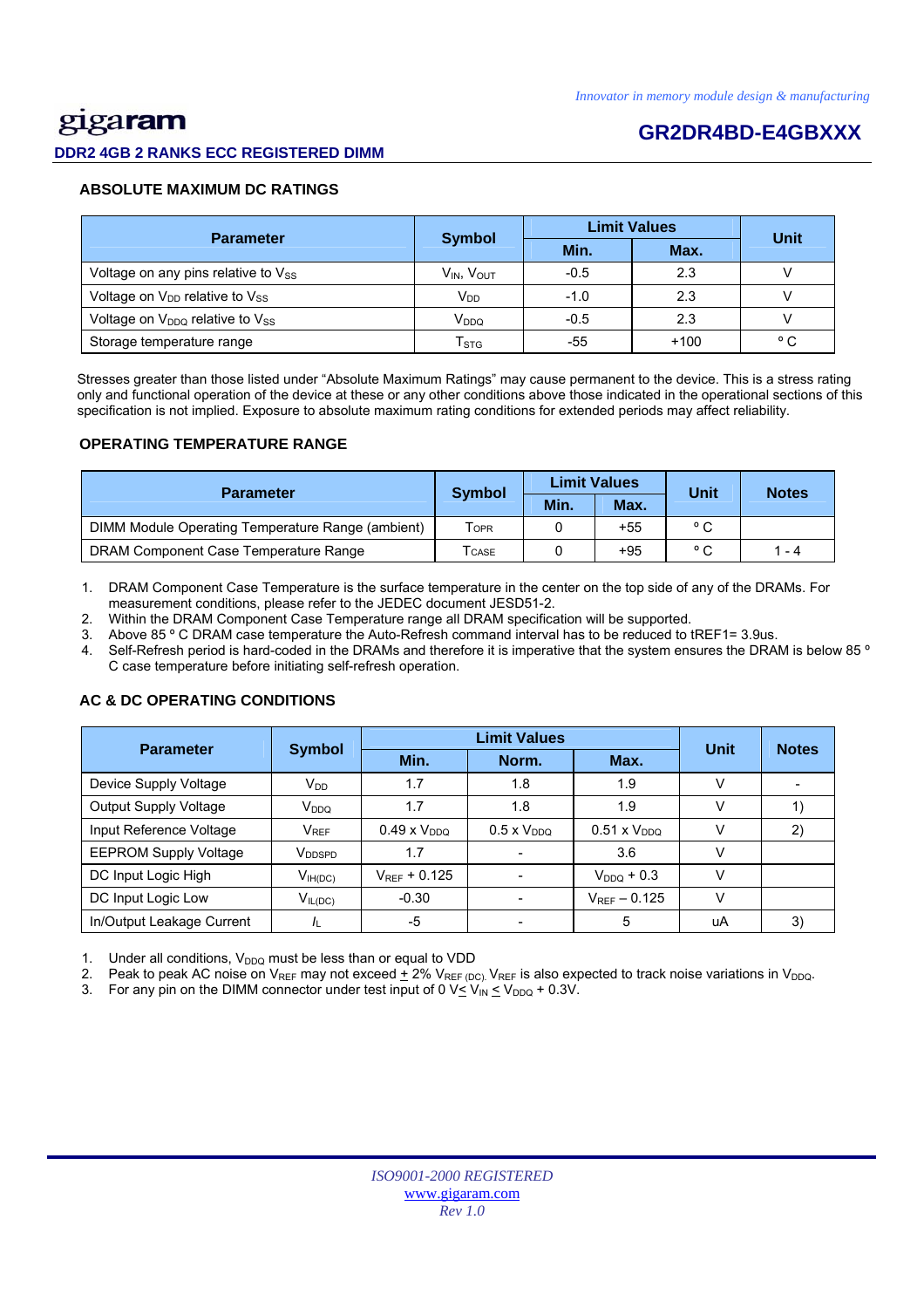### **DDR2 4GB 2 RANKS ECC REGISTERED DIMM**

# **Example 2018 CR2DR4BD-E4GBXXX**

#### *I***<sub>DD</sub> SPECIFICATION**

| <b>Symbol</b>              | DDR2-800@CL=6 | DDR2-667@CL=5 | DDR2-533@CL=4      | DDR2-400@CL=3 | <b>Unit</b> | <b>Note</b>    |
|----------------------------|---------------|---------------|--------------------|---------------|-------------|----------------|
| $I_{DD0}$                  | 4950          | 1760          | 1615               | 1470          | mA          | $\overline{2}$ |
| I <sub>DD1</sub>           | 2120          | 1920          | 1765<br>1610<br>mA |               |             | $\overline{2}$ |
| $I_{DD2P}$                 | 910           | 850           | 790                | 730           | mA          | 3              |
| $I_{DD2Q}$                 | 1520          | 1430          | 1340               | 1160          | mA          | 3              |
| <b>I</b> DD <sub>2N</sub>  | 1470          | 1310          | 1240               | 1080          | mA          | 3              |
| $I$ <sub>DD3P(F)</sub>     | 1540          | 1350          | 1160               | 1060          | mA          | 3              |
| $I_{DD3P(S)}$              | 1024          | 954           | 854                | 754           | mA          | 3              |
| <b>I</b> DD3N              | 1595          | 1435          | 1365               | 1205          | mA          | 3              |
| <b>I</b> DD <sub>4</sub> W | 2675          | 2360          | 2135               | 1820          | mA          | $\overline{2}$ |
| I <sub>DD4R</sub>          | 2905          | 2480          | 2145               | 1855          | mA          | $\overline{2}$ |
| $I_{\text{DDB}}$           | 2945          | 2705          | 2510               | 2270          | mA          | 3              |
| $I_{DD6}$                  | 270           | 270           | 270                | 270           | mA          | 3              |
| I <sub>DD7</sub>           | 4180          | 3795          | 3455               | 3070          | mA          | $\overline{2}$ |

#### **Notes**:

1. Calculated values from component data. ODT disabled. IDD1, IDD4R, and IDD7 are defined with the outputs disabled. Currents includes Registers and PLL.

2. The other rank is in IDD2P Precharge Power-Down Standby Current mode

3. Both ranks are in the same IDD current mode.

### **SPEED BINS & CL, tRCD, tRP, tRC and tRAS for CORRESPONDING BIN**

| <b>Speed</b>             |            | <b>DDR2-800</b>          |             | <b>DDR2-667</b> | <b>DDR2-533</b><br><b>DDR2-400</b> |                          |                          | <b>Unit</b> |    |
|--------------------------|------------|--------------------------|-------------|-----------------|------------------------------------|--------------------------|--------------------------|-------------|----|
| <b>Bin (CL-tRCD-tRP)</b> |            | $6 - 6 - 6$              | $5 - 5 - 5$ |                 | $4 - 4 - 4$                        |                          | $3 - 3 - 3$              |             |    |
| <b>Parameter</b>         | <b>Min</b> | <b>Max</b>               | <b>Min</b>  | <b>Max</b>      | <b>Min</b>                         | <b>Max</b>               | <b>Min</b>               | <b>Max</b>  |    |
| tCK, CL=3                | ۰          |                          | 5           | 8               | 5                                  | 8                        | 5                        | 8           | ns |
| tCK, CL=4                | 3.75       | 8                        | 3.75        | 8               | 3.75                               | 8                        | 5                        | 8           | ns |
| tCK, CL=5                | 3          | 8                        | 3           | 8               | 3.75                               | 8                        | $\overline{\phantom{0}}$ | -           | ns |
| $tCK$ , $CL=6$           | 2.5        | 8                        | -           |                 | $\overline{\phantom{0}}$           | -                        | -                        |             | ns |
| tRCD                     | 15         | $\overline{\phantom{0}}$ | 15          | -               | 15                                 | -                        | 15                       | -           | ns |
| tRP                      | 15         |                          | 15          |                 | 15                                 | $\overline{\phantom{0}}$ | 15                       |             | ns |
| tRC                      | 60         |                          | 60          |                 | 60                                 |                          | 55                       |             | ns |
| tRAS                     | 45         | 70000                    | 45          | 70000           | 45                                 | 70000                    | 40                       | 70000       | ns |